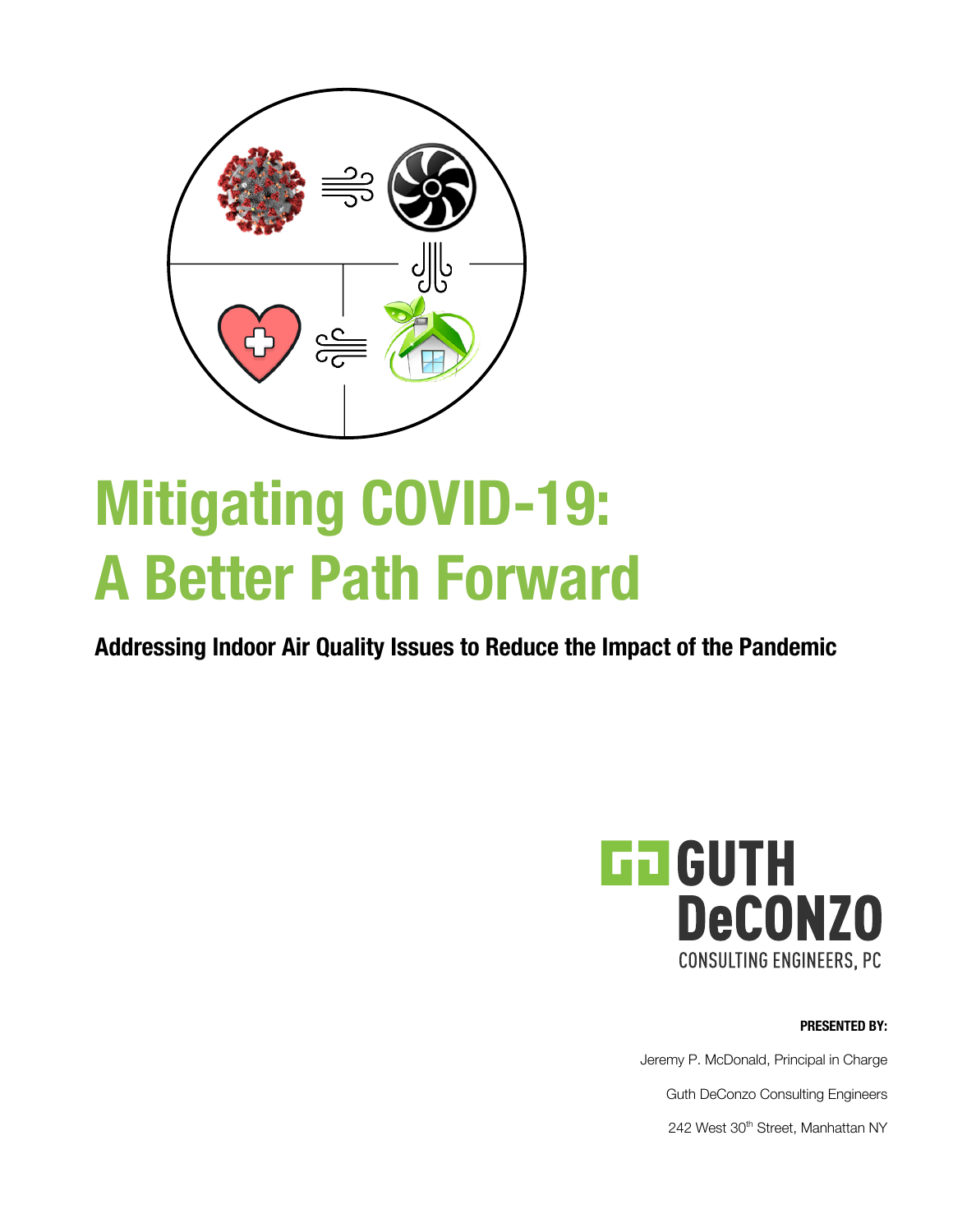## **COVID-19: A BETTER PATH FORWARD**

Over the past six months, we have all been affected by the COVID-19 pandemic. As with most fast-moving crises, there is a high degree of uncertainty when attempting to understand the cause, remedy, and best path forward. We have all experienced confusion as to how to best protect ourselves, what the most effective health remedies are, and of course, we have had to deal with the risk and fear of us unknowingly infecting a loved one. To date, scientists have mostly focused on human interaction, which is a logical focus, since the virus is transmitted from person to person. However, based on our experiences as heating ventilation and cooling (HVAC) engineers, we believe a major contributor to the transmission of the virus may be our modern HVAC systems and the existing shortcomings with our indoor air quality (IAQ). Like the fleas who ultimately were deemed responsible for the Bubonic Plague, we believe our modern HVAC systems, through various known shortcomings and the laws of Physics may be a major catalyst for the modern plague, COVID-19. If we acknowledge this problem through investment and new diligence by all citizens, we can avoid the economic dislocation and social upheaval associated with this pandemic while hardening our building indoor air quality for the future.

To date, strategies to manage COVID-19 have focused on how to mitigate community spread, often with personal protection equipment (face mask) and administrative controls (e.g. stay at home orders). Though we in the Northeast have seen success from this strategy, the success maybe fleeting if we do not recognize the role of our environment and, more importantly, how humans react to the environment during the spread of viruses. In addition, the increase in cases we are currently observing in the South and West of the United States may have a lot to do with weather patterns and human reactions to said patterns. As discussed in this essay, understanding the relationship between humans, the environment, and the virus may offer a better path forward and give our country steps to mitigate and minimize future human tragedy and economic dislocation from future pandemics.

## **Conditions for Spread of COVID-19**

It has long been known in the engineering community that infections will propagate with certain indoor air conditions. The driving factors for poor infection control are:

- Poor Air Circulation: Like a stagnant pond, a room with no airflow will allow pathogens and toxins to build up, ultimately creating a toxic environment for its inhabitants. A room with good air circulation, like a running stream of water, will whisk away toxins, thus maintaining proper conditions for occupants.
- **Poor Relative Humidity Control:** Scientists have long ago established that viruses, bacteria and other toxins propagate either with low or high relative humidity (see chart later in essay).
- **High Occupant Density:** The higher quantity of occupants in a space, the better the chance that a contaminated person can pass the virus to others, since there are more receptors.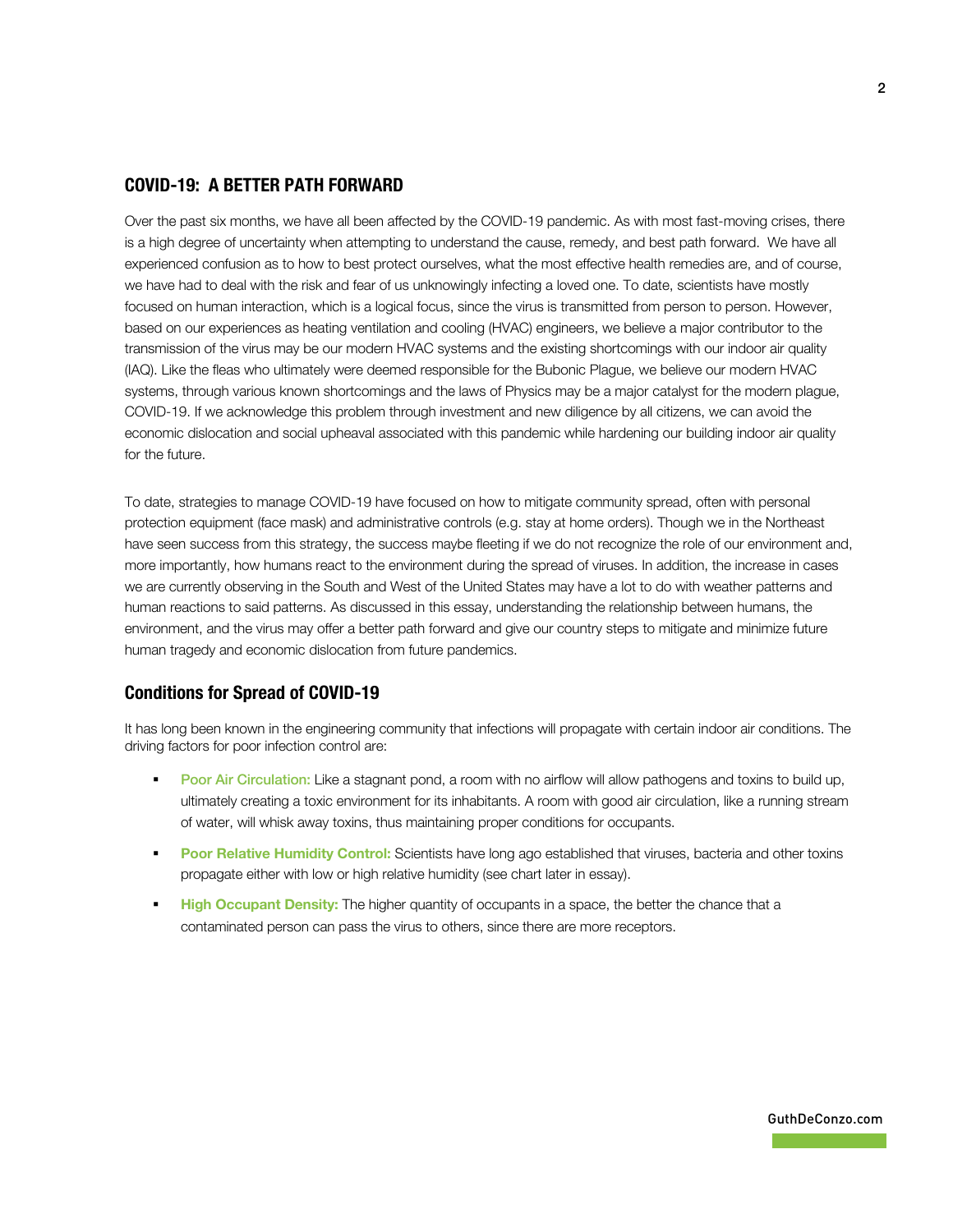

# **The Spread of COVID-19 Through the Northeast**

# Conditions for COVID-19 to Propogate

**Some Background:** The HVAC industry (Heating Ventilation and Air Conditioning) has long known that relative humidity is a decisive factor in a virus's ability to transmit and propagate. As the chart below shows, which has been in engineering textbooks for at least the early 1980s, between 40% and 60% Relative Humidity (RH), viruses have a low ability to propagate. Further note that this is true of bacteria, bronchial infections, and other irritants and other maladies. Truly, humidity and the control of relative humidity is an important factor in our health and well-being.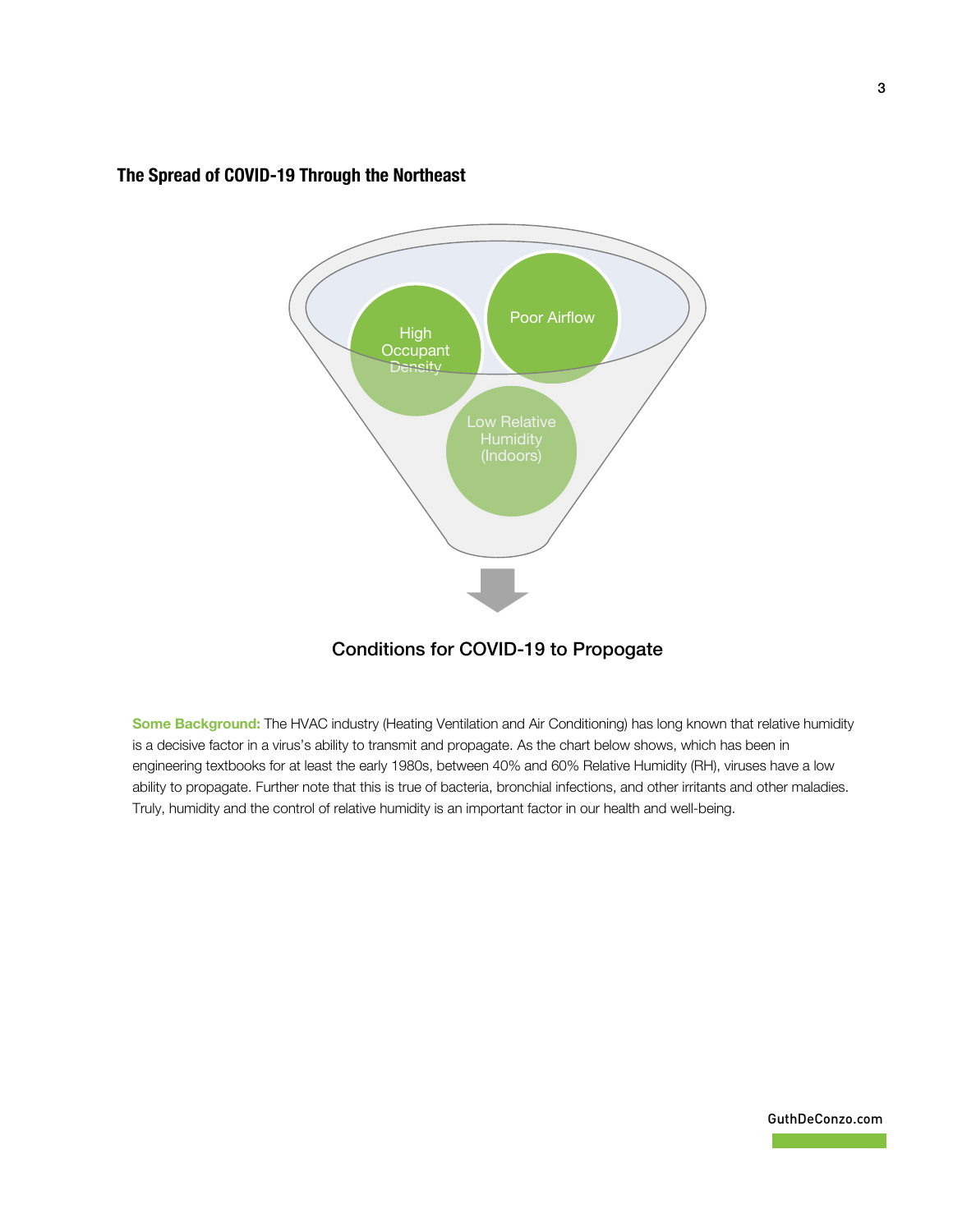

## **Optimum Relative Humidity Ranges for Health**

1Insufficient data above 50% RH. E.M. Sterling. Criteria for Human Exposure to Humidity in Occupied Buildings, 1985 ASHRAE.

What is not well known, typically by the greater public, is the effect that warming air (i.e. heating of air inside of buildings) has on the relative humidity of the indoor air environment. As air is warmed, its ability to retain water is increased, thus lowering the relative humidity of the air. This creates the perfect environment for viruses to expand and propagate, as evident by the chart above.

Further complicating the problem is our human HVAC system, our bronchial system. As relative humidity is lowered in buildings, our noses, throat, and lungs become drier. In addition to being an irritant, this drying effect of our bronchial system results in less resistance to viruses and bacteria. These factors result in a perfect storm. It is no coincidence that viruses are their most deadly over the long winter months in the Northeast, as we all spend more time in the warm confines of our homes and buildings.

Modern HVAC in institutional buildings have a few more challenges which are helping viruses survive and prosper. The first challenge is airflow. Too often, there is simply not enough airflow in general, and certainly not enough outdoor air to properly purge the space. As ASHRAE, the governing body for HVAC engineers, has documented, lack of airflow will allow air droplets (think COVID-19 laden air droplets) to linger in the space, exposing the occupant to a longer duration of the pathogen, thus increasing the dosage of the virus to the occupant. In addition, the reality is that a lot of HVAC infrastructure is aged and not working per original specification. Too often, the lack of airflow, a suboptimal relative humidity, high density spaces, and the nature of our own personal HVAC system, make for the perfect breeding ground for this virus.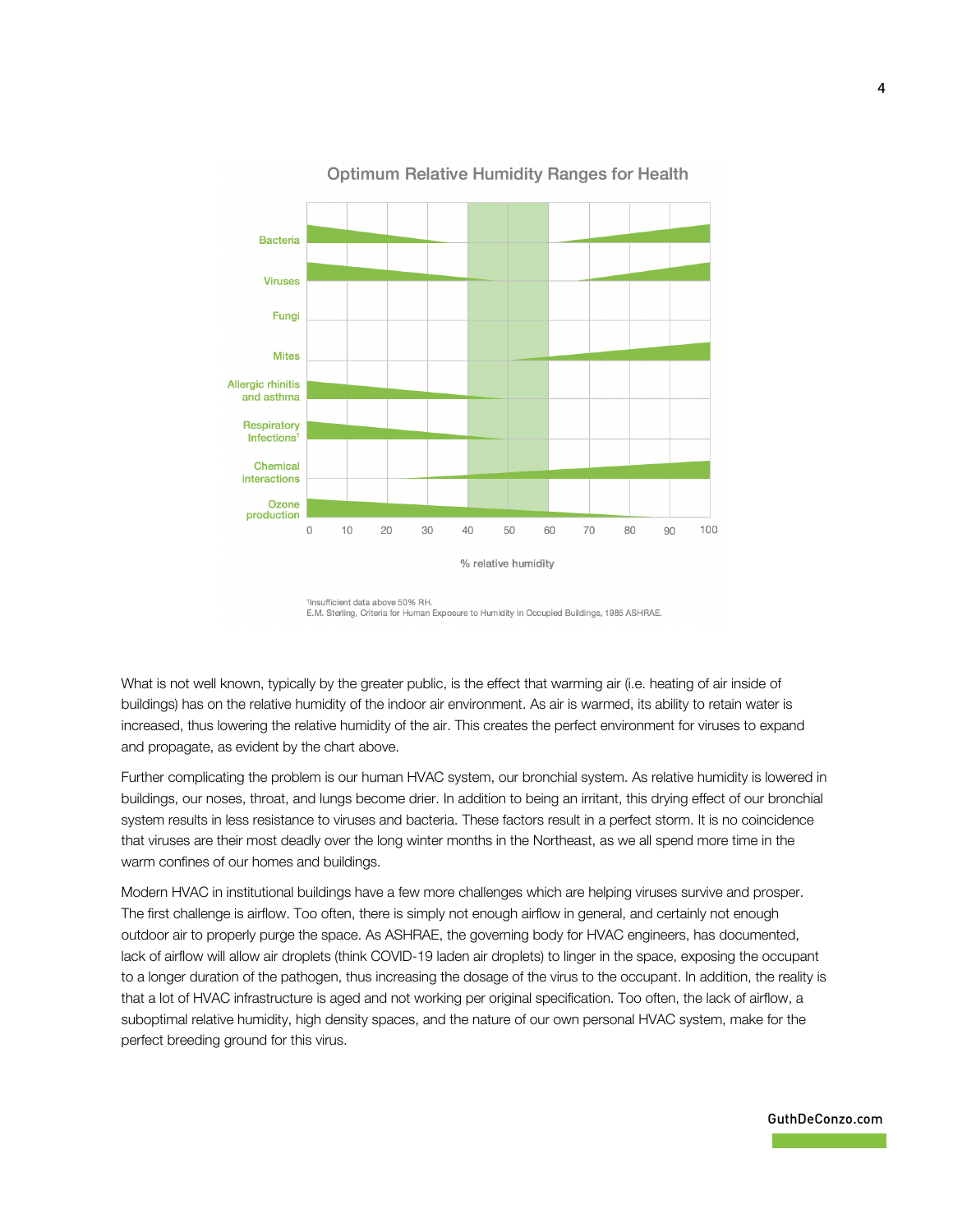## **Effect of Outdoor Air Temperatures and the Spread of COVID-19**

The areas hit hardest by this pandemic indicate that weather conditions may have a major impact on the spread of COVID-19. The hardest hit areas, which include nursing homes, prisons, and multi-family buildings in large cities, in our experience, too often share these common traits: high density of occupants, buildings which suffer from low relative humidity or high relative humidity (which almost every building does), and buildings which suffer from poor airflow. As the graphic above demonstrates, this is a perfect recipe for any virus to propagate.

To evaluate the effect of HVAC with regards to COVID-19, we created daily temperature trends (which is indicative of when buildings are in heating or cooling mode), as compared to the documented number of COVID-19 cases for several regions of the country. Regions which we studied include New York City NY, Philadelphia PA, San Francisco CA, Miami FL (weather for Miami, Florida Case count), and Los Angeles CA, amongst others. The trends are shown below:

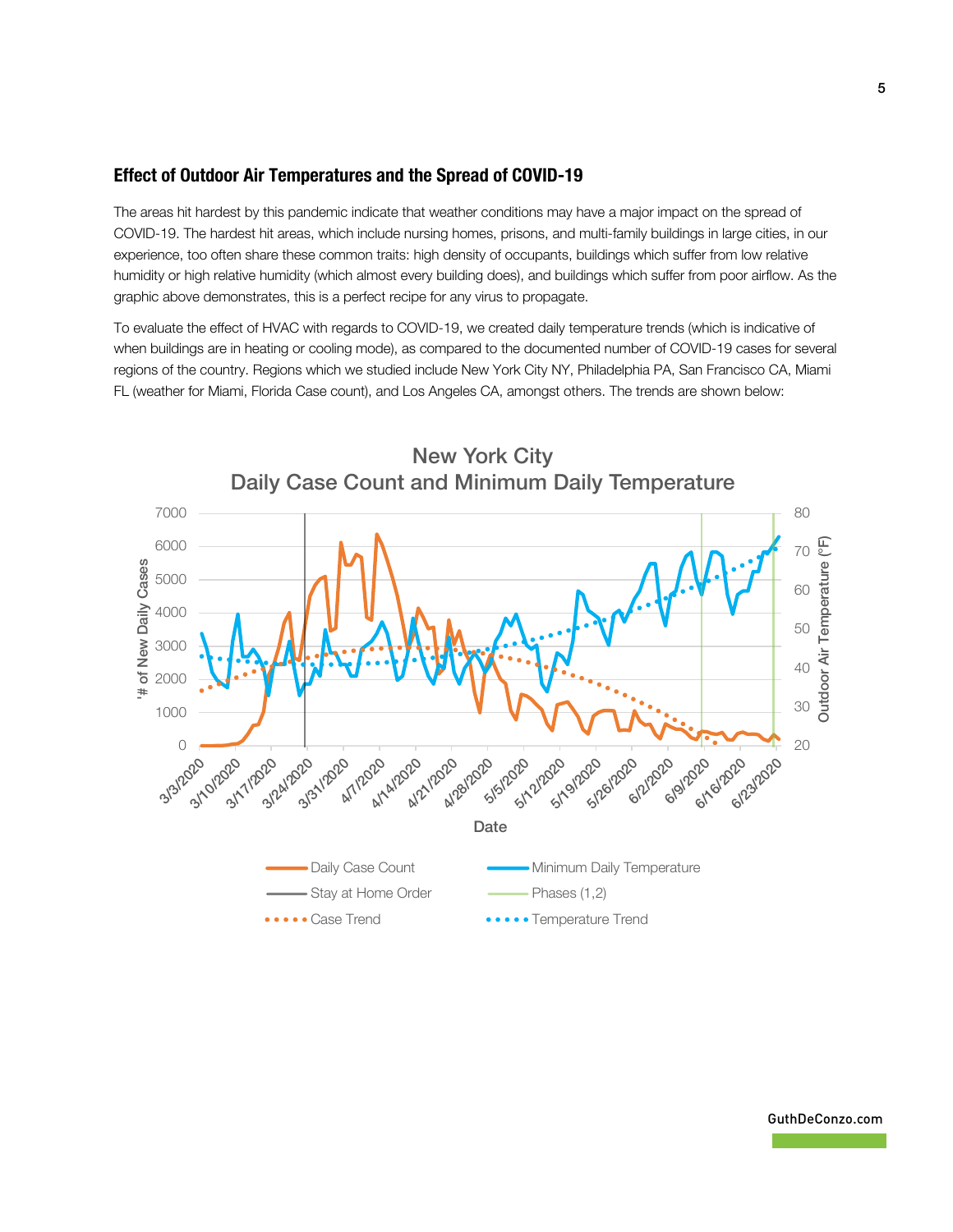

Los Angeles

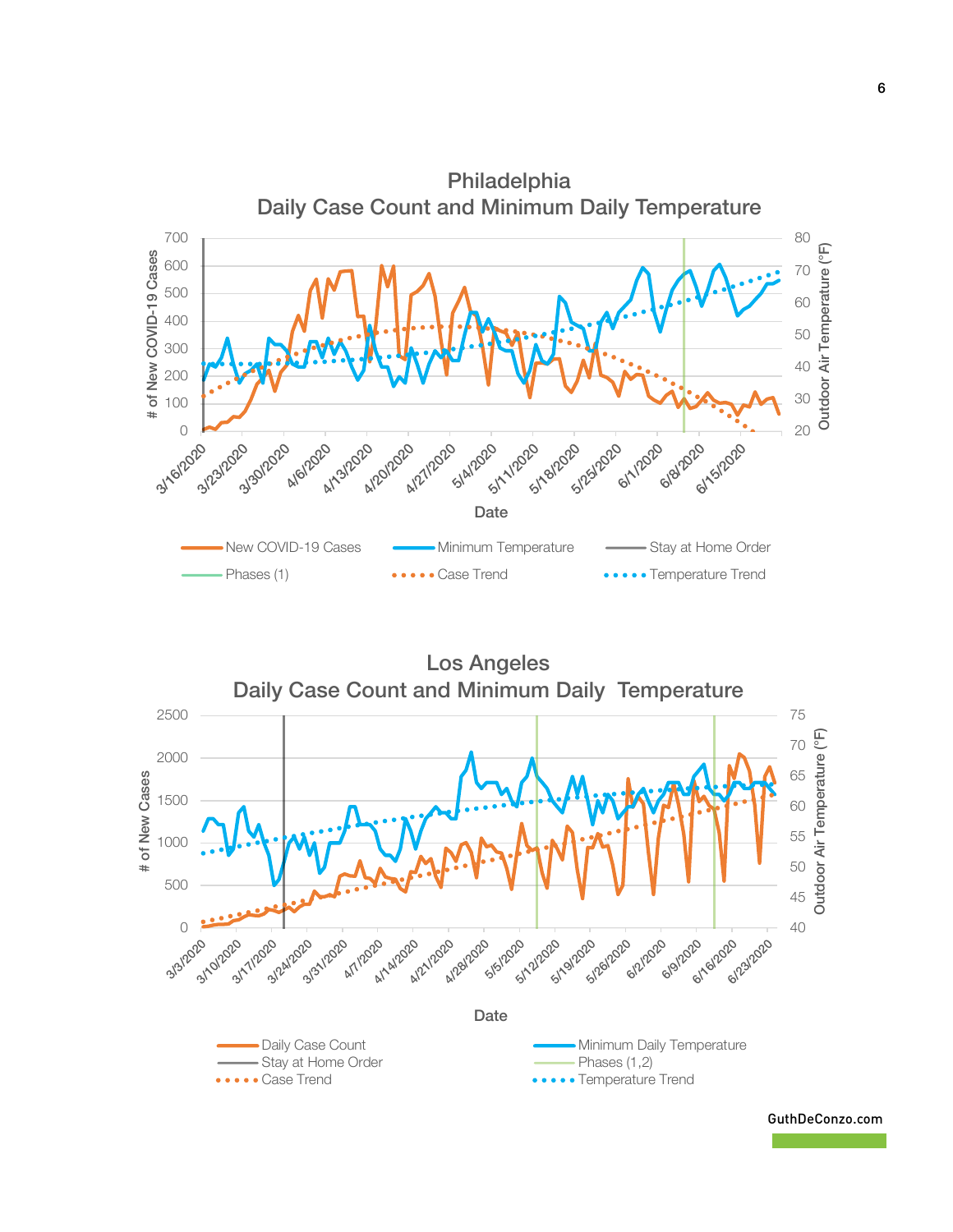

Florida Daily Case Count and Minimum Daily Temperature

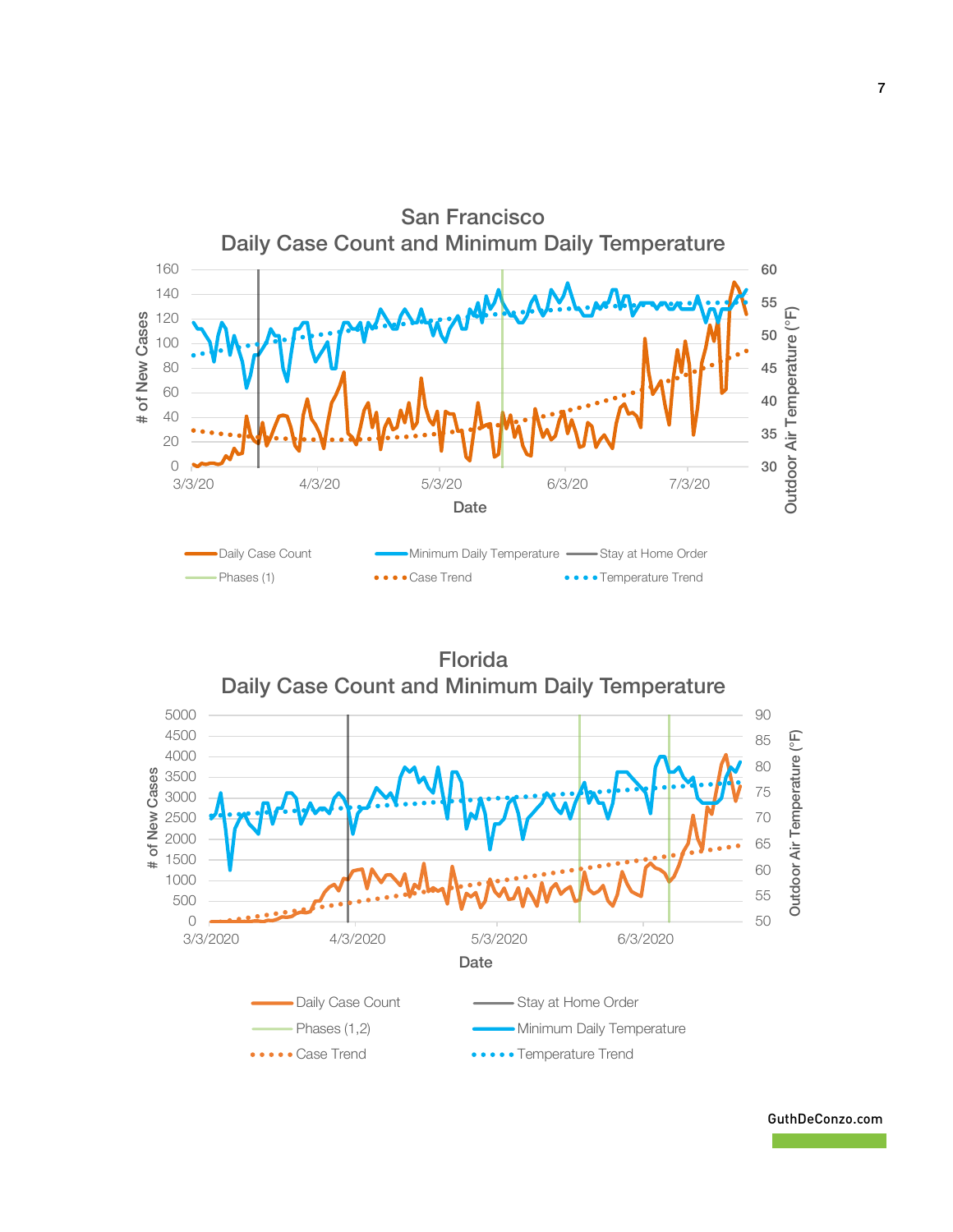

We think the trends indicate that weather conditions are a major factor in the spread of COVID-19 for a number of reasons:

- 1. As the outdoor air temperature (for the Northeast) rises, heating systems are naturally shut off.
- 2. This act will trigger an increase in relative humidity (inside of buildings) since heating of air dries out air, increased fresh air (by opening windows at home and opening dampers within buildings), and also a naturally tendency for people to go outside, which creates social distance.
- 3. The intensity of daily cases within San Francisco (maximum daily cases of approximately 80 through winter) never came close to the intensity of NYC (maximum daily cases of over 6,000). While there are surely differences between these two large metropolitan cities, certainly San Francisco's moderate climate is less hospitable to the spread of the virus as compared to NYC's harsh/dry winters.
- 4. The trends for NYC, Philadelphia and Albany (NY) are very similar. This may indicate that regardless of differences in early intensity (NYC was first to experience spike), and differences between state distancing guidelines and timing weather patterns maybe a great predictor in flattening the curve.
- 5. The trends for Los Angeles and Florida are still climbing upwards (as of July 2020), rather than peaking like the Northeast cities and San Francisco did in recent months. This may be because as we approach early summer, the uncomfortable conditions of the outdoors in the south are pushing people back into buildings, where the conditions we discussed above (poor RH control, poor air circulation, and high occupant density) maybe triggering increase in positive cases for this region of the country.